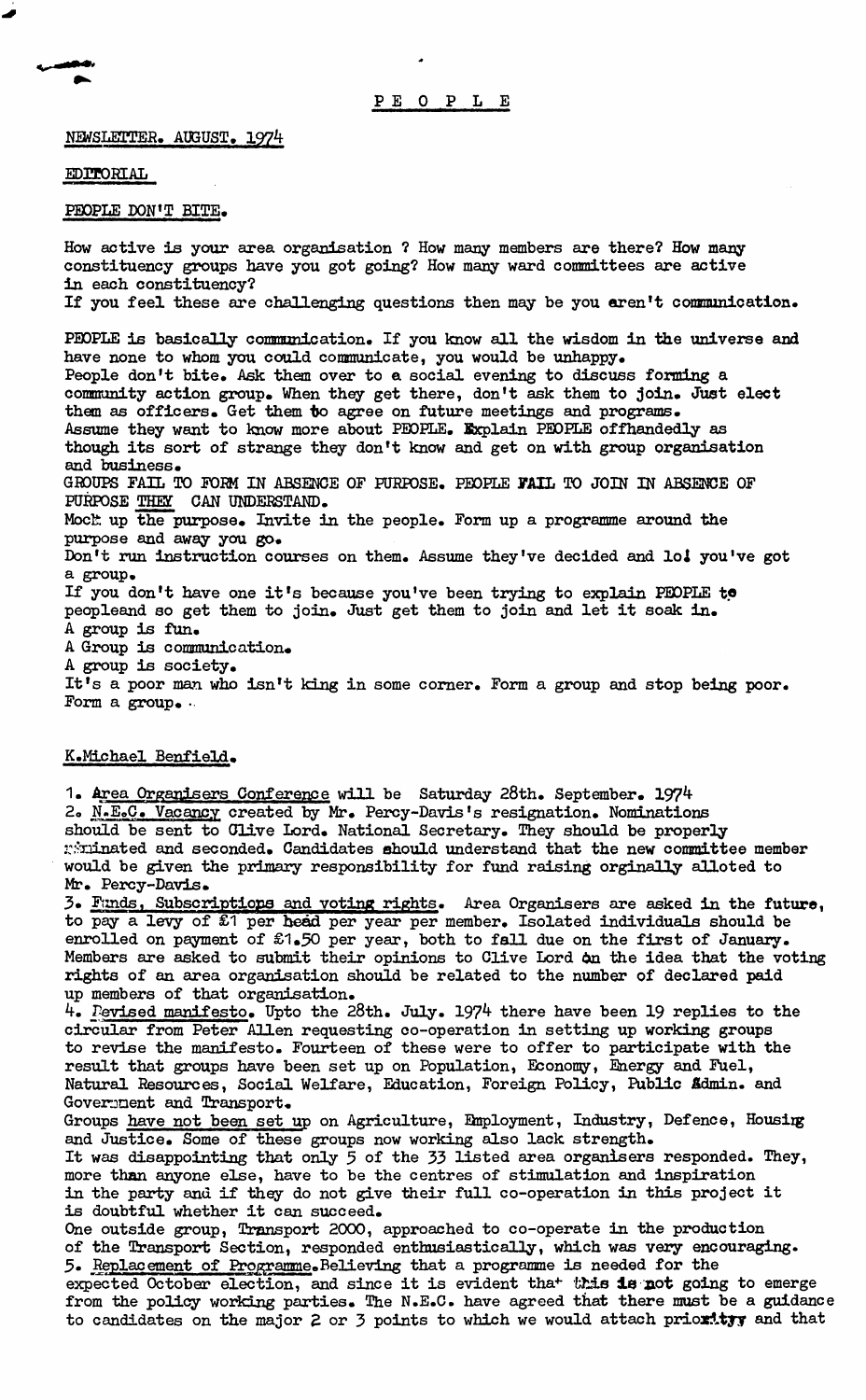something performing the function of the deleted manifesto programme should be circulated headed "A Programme for Parliament"and"NEC recommendations to candidates." P.M.Ao will produce this and a further order of priorities.

6. Forthcomming Election» The N.E.C. Feel that the party should field as many candidates as it can afford. Areas are asked to state whether, and how many candidates they could manage, oralternatively, will they offer donations to other areas for this purpose - all replies to K.M. Benf<sup>i</sup>eld or Clive Lord. 7. Overseas  $\sim$  1 ive lord has received 8 re-directed enquiries, so far, from the U.S.A. for "Movement for.Survival" all apparently resulting from the publication there of "Blueprint". There has also been an enquiry regarding "Movement for -Survival" from a New Zealand documentary film company.

8. Change of address. ELease note that Robin Frampton is now at :

Hill Farm Cottage.

Ellisfield

Nr. Basingstoke.

Hampshire.

Tel : Herriard 385.

9. Capital Radio. On Thursday 11th July.'Tony and Lesley Whittaker took part in a phone in radio programme "OPEN LINE11 covering London establishing wide coverage and additional good contacts for PEOPLE. The Panel included' Dr. Kirst Pedlar of "Doomwatch fame" Professor John Vasey. Mrs. Charlotte Hurst of Citizens Protection Bureau,Dr. Edward Goldsmith and Tom Burke of F.O.Eo and was entitled "DOOM" ;- What can you do?

10. Newspaper. N.E.C• reaction to the suggestion that PEOPLE has its own newspaper is mixed, The majority or replies to the request for help with the manifesto contained a reference to it, though only six people said that; they, would contribute artioles. None of these was an area organiser.

There were suggestions that we do not start our own paper, but ask for space in an exsisting ecological/conservation periodical, at least until we are a bigger and stronger organisation. It is felt that because of the poor response from potential contributors, this may be the best approach for the time being. Very few offered to compile pamphlets, yet this is possibly the best way to obtain publicity at the present c.f. a recent publication-bt FoE. It may • be possible to turn the documents produced by the manifesto working groups into publishable pamphlets.

11. News from Leeds. , There has been some national publicity for the fact that Bradford Council has begun a pilot., scheme for collecting newspaper. It is less widely known that Leeds Metro Council began a similiar scheme a week before Bradford. PEOPLE members,co-operating with other groups in the community have been actively collaborating with the Cour: I sub committee on recycling in the formulation of a scheme for collection. This expression of public interest and support for the scheme was much appreciated, by the svh committee.

12. Northwest Environmental Groups Information Bank. At a conference in Liverpool this spring it was suggested that there was aclear need for an-interchange of knowledge between the many voluntary bodies and organisations concerned, directly or indirectly, with the environment. It was felt that best use could be made of limited resouces if a central pool of information about the activities and resources of individual groups was available. In particular, information on the following would be of value :

1. General campaignd - the organisation, problems and successes.

2. Transport and planning - experiences in studies, consultation and participation in public inquiries etc.

3. Practical projects - clean ups, recycling projects etc.

4. Education - a) Do you do any work in the field of adult and school education.

b) Have you any exhibition or general information material available. '

c) Do you have' speakers and/or films available.

5 Other Resources. - what have you in the way of : a) Professional expertise. b) Office equipment - printing, silk screens etc. c) Contacts - press, politicians, industry etc.?

It is planned to produce a dossier of activities and available resources in the North West. A Summary of the information will be sent to all respondents, who will then be able to obtain more detailed information by contacting Nick Barren or Mnloolm KLmber.

It is hoped to complete the dossier in September and the organisers therefore appreciate a prompt response. We ask also that you present your information as clearly and conxisely as possible (in note form if desired) to enable them to collate it quickly and efficiently.

Anyone appreciating the potential value of this exercise will,no doubt, be willing ^"» participate.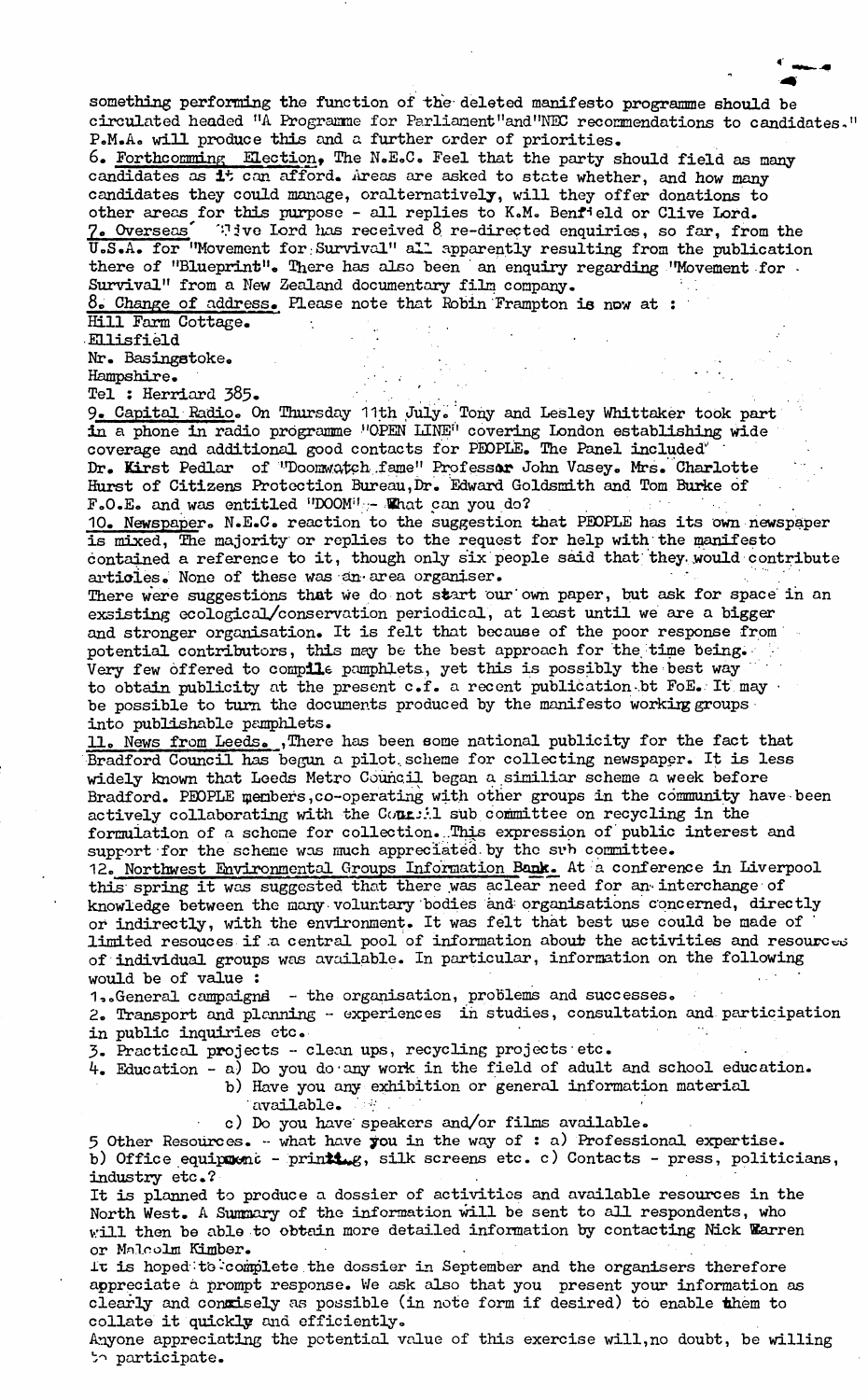Please reply to : Malcolm Kimber Council for the Protection of Rural England. Samlesbury Hall Preston New Rd. Bamlesbury PR15 OUP

)(Mellor 2010)

13. Newsletter circulation, is to a) All area organisers as representatives for their group, b) All paid up members not otherwise a member of an area organisation. c) All members of the N.E.C.

14. Items of interest. Questions or points of view for inclusion in this newsletter should be sent to National Communications Officer : K.Michael Benfield New Buildings, Trinity St. Coventry.

13. The Manifesto, should now soon'be available from the printers. To secure your copy please send a large S.A.E. and a minimum payment of 50p (more if you can afford it) per copy to Lesley Whittaker 69 Hertford St. Coventry.

PLEASE ENSURE THAT THIS IS PASSED AROUND TO ALL MEMBERS OF YOUR GROUP.

K.Mo Benfield.

PLEASE COMPLETE AND RETURN.

 ${\tt I/WE}$  are going to field ---- candidates at the next feneral Election. I/WE are able to give £ support to other areas to fieldcandidates at the next election. I/WE are able to provide------ people to physically support other areas at the next election.

AREA NAME : DATE

*i*